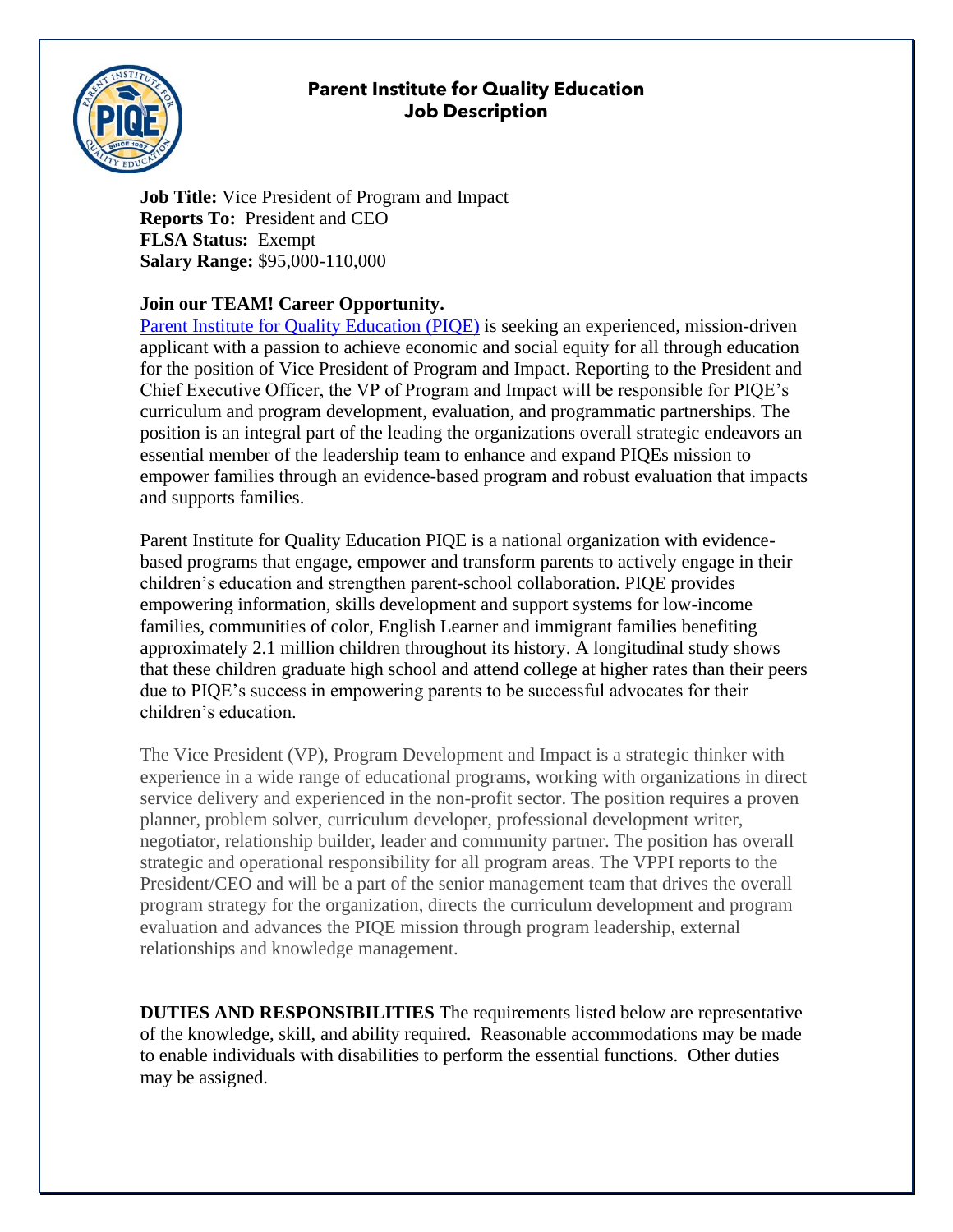- **Envisions, designs and develops new curriculum and programs for family engagement and empowerment.** 
	- o Generate ideas about curriculum content that address emerging community needs (e.g. STEM, digital literacy, financial literacy, civic engagement, professional development for educators)
	- o Lead a team of curriculum writers to define curriculum framework, sequencing, methodology, strategies for different learning styles, learning objectives and assessment methods.
- **Leads the implementation programs through training and on-site supervision.** 
	- o Lead team of curriculum writers in the design and preparation of all curriculum trainings for PIQE facilitators and staff
	- o Participate in statewide and local curriculum trainings for PIQE employees
- **Leads the implementation and monitoring of PIQE's replication models (National Partnerships) nationally.**
	- o Market PIQE's programs with national partners including presentations at national conferences
	- o Supports the securing of contracts with districts and organizations outside of California
	- o Work closely with Vice President of External Relations to enhance PIQE's national presence, celebrate partners, and utilize PIQE all communication channels as needed.
- **Develops and implements quality management systems to ensure fidelity to the model.** 
	- o Leads Program and Impact staff in the design of improvement plans for regions failing to meet quality control protocols
- **Identifies, creates and fosters opportunities for a national presence as content expert on educational issues related to education equity on family engagement and empowerment.**
	- o Provide feedback on education policy documents and curriculum frameworks
	- o Understand policies and practices that serve English Language Learners
- **Collaborates closely with the Vice President Finance and Administration in the overall planning and monitoring of PIQE's program delivery.**
	- o Coordinate and plan program activities in collaboration with VP of Finance and Administration to provide support for regional offices
- **Coordinates internal and external evaluations.**
	- o Work with staff to design, implement internal surveys to assess parents' increased knowledge and behavioral changes and program improvement.
	- o Work with external evaluators to co-design evaluation instruments and protocols.